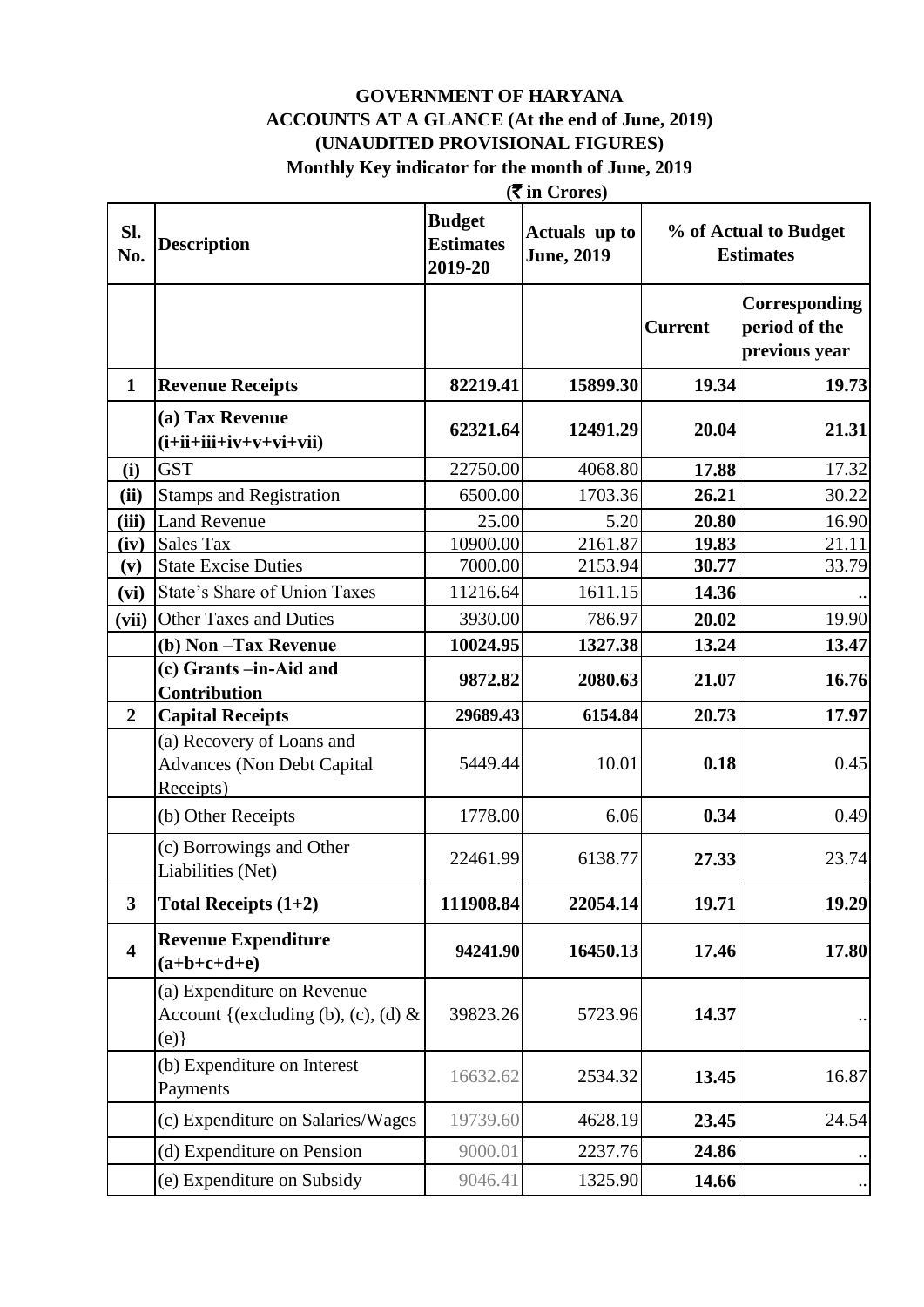| 5                | Capital Expenditure (a+b)                                                                | 16259.67    | 5107.12       | 31.41   | 28.93 |
|------------------|------------------------------------------------------------------------------------------|-------------|---------------|---------|-------|
|                  | (a) Expenditure on Capital<br>Account { $(excluding (b)$ }                               | 15631.06    | 5121.50       | 32.76   |       |
|                  | (b) Expenditure on Salaries/Wages                                                        | 628.61      | $-14.38$      | $-2.29$ |       |
| 6                | <b>Sector Wise Expenditure</b>                                                           |             |               |         |       |
| (i)              | <b>General Sector</b>                                                                    |             |               |         |       |
|                  | (a) Revenue                                                                              | 35357.37    | 6550.66       | 18.53   |       |
|                  | (b) Capital                                                                              | 1471.82     | 81.21         | 5.52    |       |
| (ii)             | <b>Social Sector</b>                                                                     |             |               |         |       |
|                  | (a) Revenue                                                                              | 36114.22    | 6583.29       | 18.23   |       |
|                  | (b) Capital                                                                              | 4452.12     | 977.50        | 21.96   |       |
| (iii)            | <b>Economic Sector</b>                                                                   |             |               |         |       |
|                  | (a) Revenue                                                                              | 22770.31    | 3316.18       | 14.56   |       |
|                  | (b) Capital                                                                              | 10335.73    | 4048.41       | 39.17   |       |
| (iv)             | <b>Grants-in-aid-Contributions</b>                                                       |             | $\mathcal{O}$ | 0.00    |       |
| $\overline{7}$   | Total Expenditure $(4+5)$                                                                | 110501.57   | 21557.25      | 19.51   | 19.54 |
| 8                | <b>Loans and Advances Disbursed</b>                                                      | 1407.27     | 496.89        | 35.31   | 4.86  |
| $\boldsymbol{9}$ | Revenue Surplus (+)/Deficit (-)<br>$(1 - 4)$                                             | $-12022.49$ | $-550.83$     | 4.58    |       |
| 10               | Fiscal /Surplus(+)/Deficit (-)<br>$[(1+2(a)+2(b))] - [(7+8)]$                            | $-22461.99$ | $-6138.77$    | 27.33   | 23.74 |
| 11               | Primary Deficit (-)/Surplus (+)<br>$[\{1+2(a)+2(b)\}]$ –<br>$[ {4(a)+(c)+(d)+(e)}+5+8 ]$ | $-5829.37$  | $-3604.45$    | 61.83   |       |

Note: % of Actual to Budget Estimates of the corresponding period of the previous year is not available for the Sl. No.  $1(vi)$ ,  $4(a)$ ,  $4(d)$ ,  $4(e)$ ,  $5(a)$ ,  $5(b)$ ,  $6 & 11$ .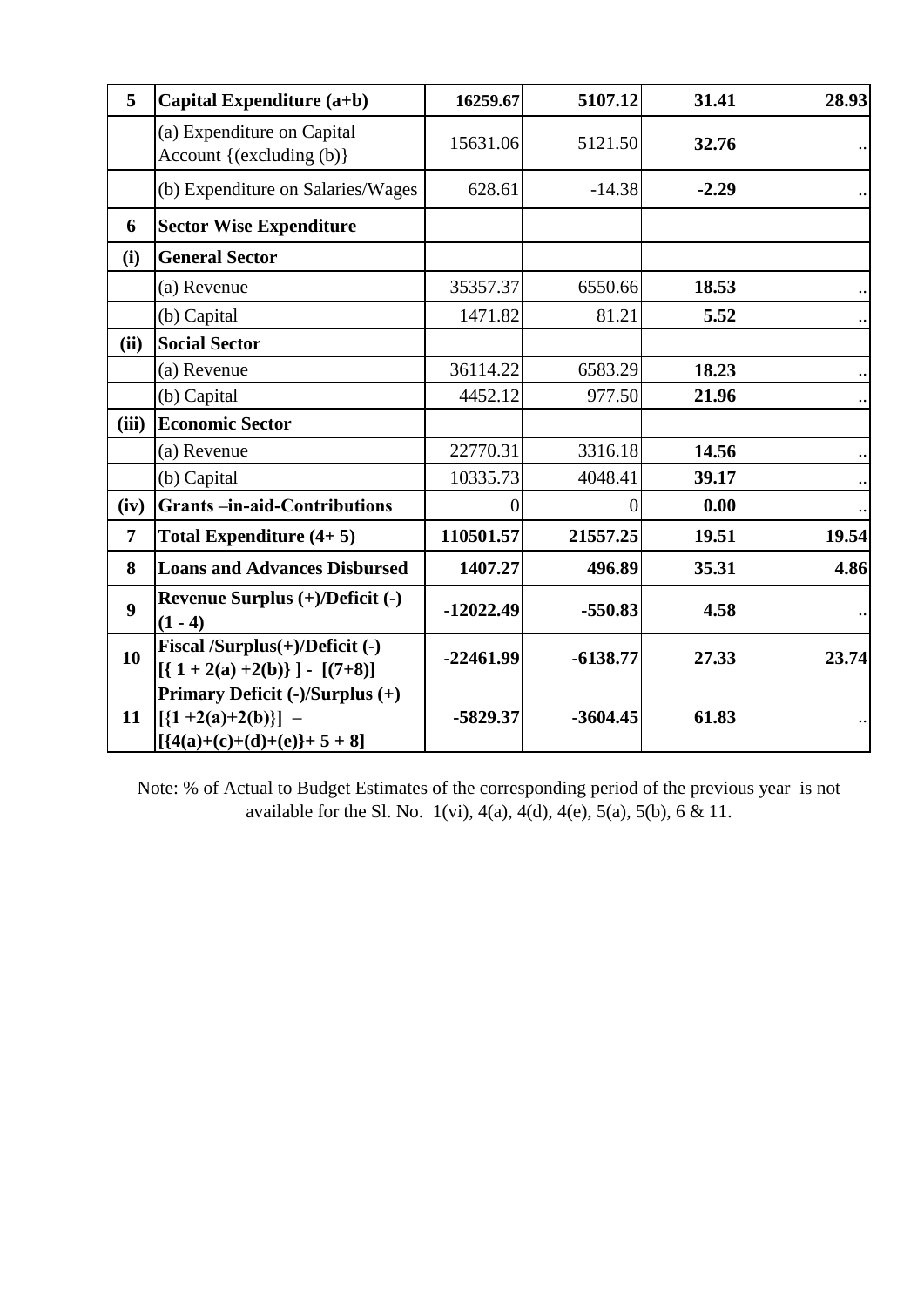(Refer to Item No. 1(a) of Monthly Accounts at a Glance)

|                        |                |                    |                | $\zeta$ $\bar{\zeta}$ in Crores) |  |
|------------------------|----------------|--------------------|----------------|----------------------------------|--|
| <b>Months</b>          |                | 2019-2020          | 2018-2019      |                                  |  |
|                        | <b>Monthly</b> | <b>Progressive</b> | <b>Monthly</b> | <b>Progressive</b>               |  |
| April                  | 4590.89        | 4590.89            | 4019.43        | 4019.43                          |  |
| May                    | 2596.73        | 7187.62            | 3441.54        | 7460.97                          |  |
| June                   | 5303.67        | 12491.29           | 4989.13        | 12450.10                         |  |
| July                   |                |                    | 4933.23        | 17383.33                         |  |
| August                 |                |                    | 3773.93        | 21157.26                         |  |
| September              |                |                    | 3926.67        | 25083.93                         |  |
| October                |                |                    | 3911.05        | 28994.98                         |  |
| November               |                |                    | 4506.64        | 33501.62                         |  |
| December               |                |                    | 4163.54        | 37665.16                         |  |
| January                |                |                    | 3963.14        | 41628.3                          |  |
| February               |                |                    | 3601.70        | 45230.00                         |  |
| March<br>(Preliminary) |                |                    | 5605.93        | 50835.93                         |  |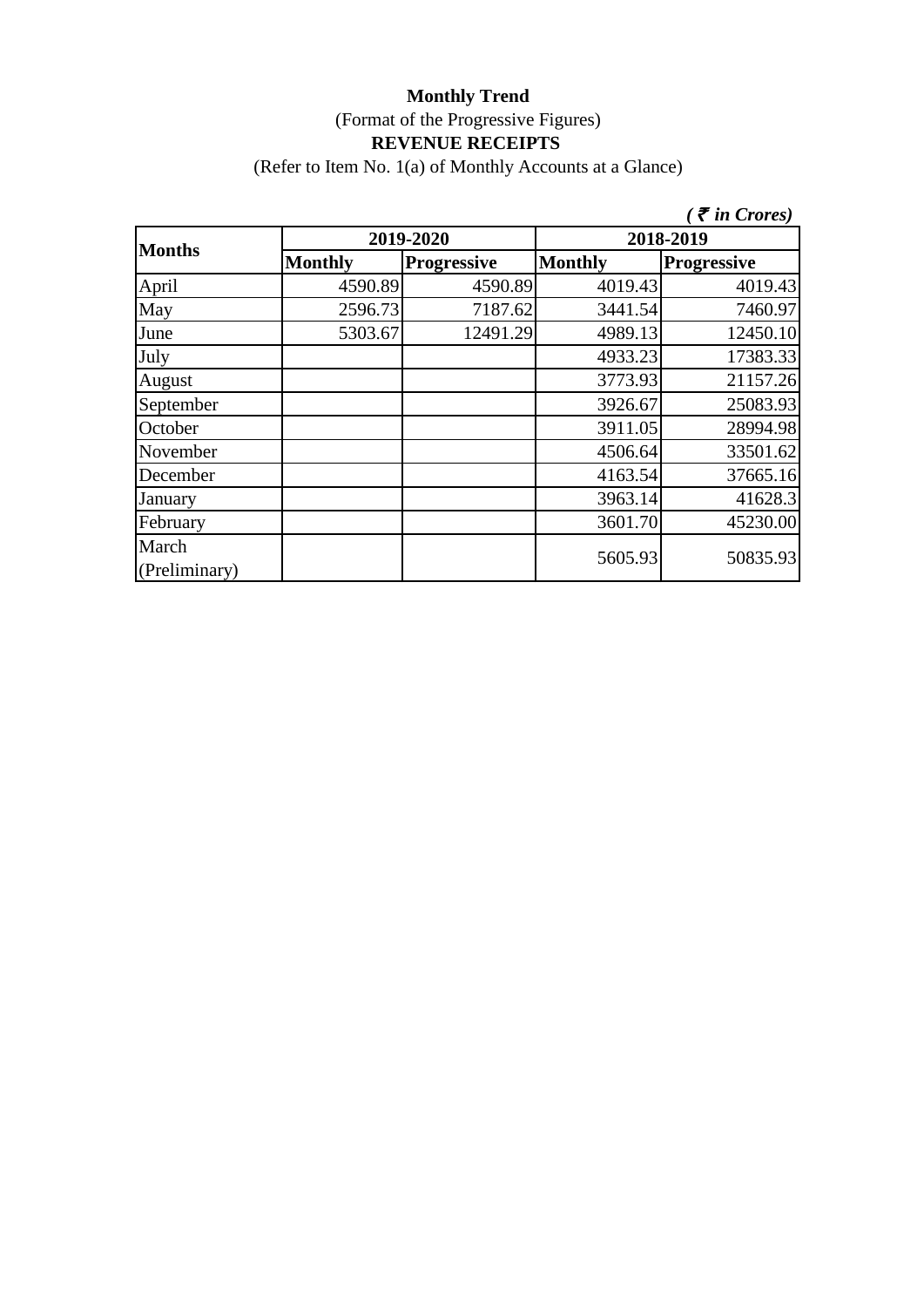(Refer to Item No. 1(b) of Monthly Accounts at a Glance)

|                     |                |                    |                | $\zeta$ $\bar{\zeta}$ in Crores) |
|---------------------|----------------|--------------------|----------------|----------------------------------|
| <b>Months</b>       |                | 2019-2020          | 2018-2019      |                                  |
|                     | <b>Monthly</b> | <b>Progressive</b> | <b>Monthly</b> | <b>Progressive</b>               |
| April               | 566.43         | 566.43             | 528.29         | 528.29                           |
| May                 | 451.45         | 1017.88            | 435.6          | 963.89                           |
| June                | 309.50         | 1327.38            | 558.26         | 1522.15                          |
| July                |                |                    | 609.51         | 2131.66                          |
| August              |                |                    | 449.99         | 2581.65                          |
| September           |                |                    | 867.7          | 3449.35                          |
| October             |                |                    | 471.27         | 3920.62                          |
| November            |                |                    | 663.65         | 4584.27                          |
| December            |                |                    | 390.25         | 4974.52                          |
| January             |                |                    | 728.91         | 5703.43                          |
| February            |                |                    | 540.96         | 6244.39                          |
| March (Preliminary) |                |                    | 622.86         | 6867.25                          |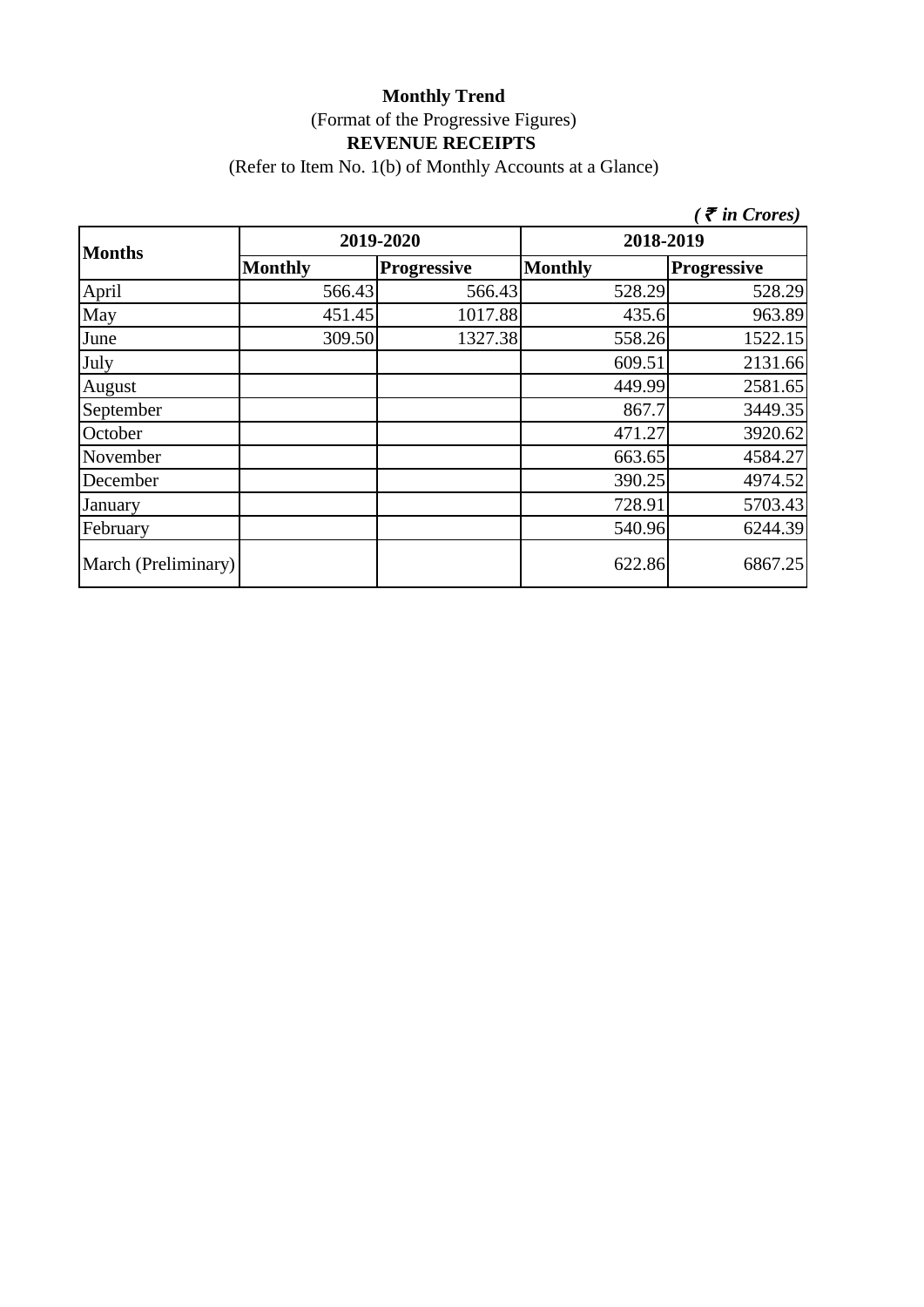(Refer to Item No. 1(c) of Monthly Accounts at a Glance)

|                        |                |                    |                | $\zeta$ $\bar{\zeta}$ in Crores) |  |
|------------------------|----------------|--------------------|----------------|----------------------------------|--|
| <b>Months</b>          |                | 2019-2020          | 2018-2019      |                                  |  |
|                        | <b>Monthly</b> | <b>Progressive</b> | <b>Monthly</b> | <b>Progressive</b>               |  |
| April                  | 38.55          | 38.55              | 15.29          | 15.29                            |  |
| May                    | 1579.84        | 1618.39            | 753.1          | 768.39                           |  |
| June                   | 462.24         | 2080.63            | 438.05         | 1206.44                          |  |
| July                   |                |                    | 391.09         | 1597.53                          |  |
| August                 |                |                    | 278.09         | 1875.62                          |  |
| September              |                |                    | 866.21         | 2741.83                          |  |
| October                |                |                    | 571.17         | 3313.00                          |  |
| November               |                |                    | 715.86         | 4028.86                          |  |
| December               |                |                    | 139.92         | 4168.78                          |  |
| January                |                |                    | 943.35         | 5112.13                          |  |
| February               |                |                    | 863.43         | 5975.56                          |  |
| March<br>(Preliminary) |                |                    | 433.67         | 6409.23                          |  |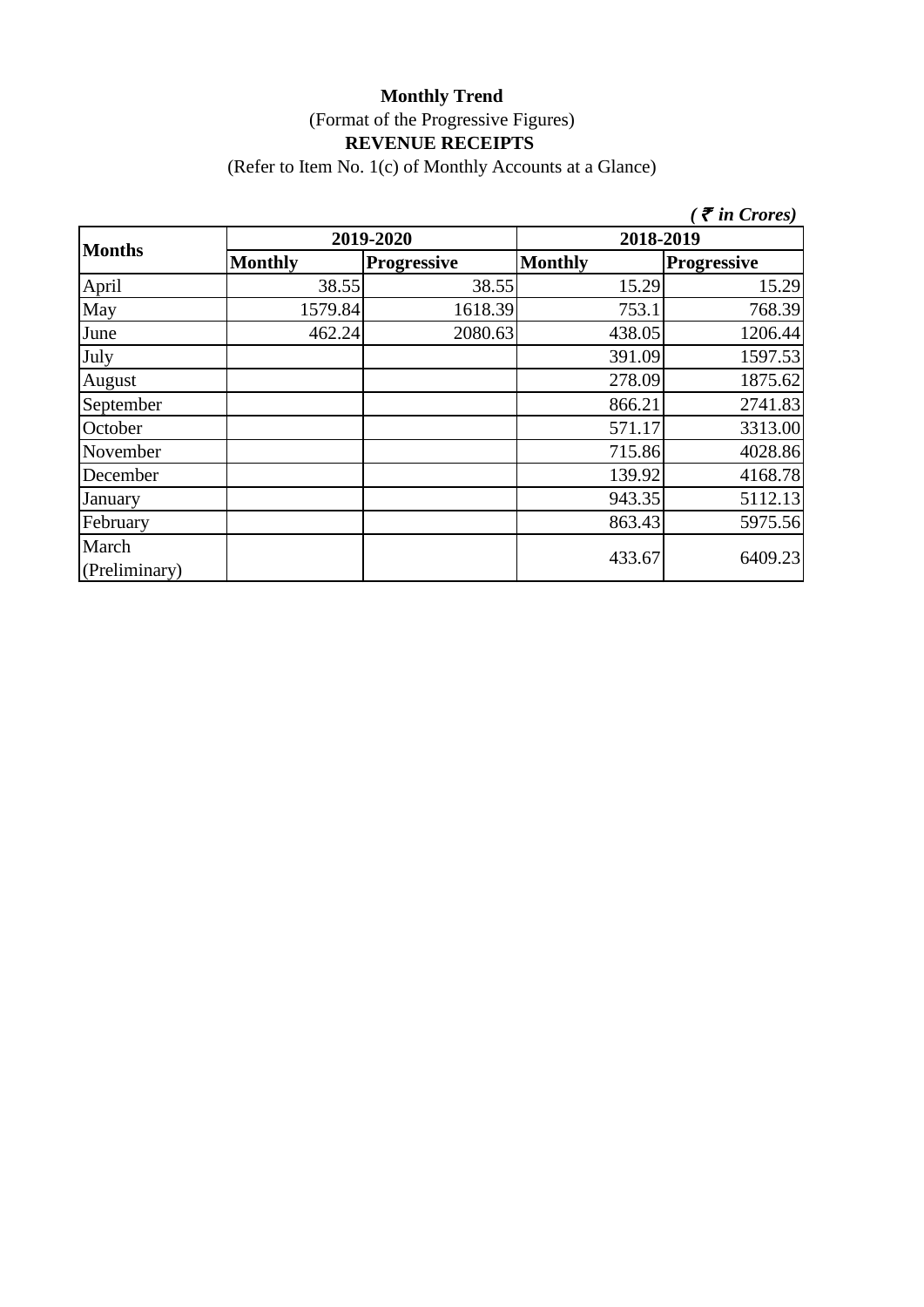(Refer to Item No. 2(a) of Monthly Accounts at a Glance)

|                        |                |                    |                | $\zeta$ $\bar{\zeta}$ in Crores) |  |
|------------------------|----------------|--------------------|----------------|----------------------------------|--|
|                        |                | 2019-2020          | 2018-2019      |                                  |  |
| <b>Months</b>          | <b>Monthly</b> | <b>Progressive</b> | <b>Monthly</b> | <b>Progressive</b>               |  |
| April                  | 2.39           | 2.39               | 1.19           | 1.19                             |  |
| May                    | 3.35           | 5.74               | 2.97           | 4.16                             |  |
| June                   | 4.27           | 10.01              | 20.16          | 24.32                            |  |
| July                   |                |                    | 3.23           | 27.55                            |  |
| August                 |                |                    | 6.94           | 34.49                            |  |
| September              |                |                    | 12.89          | 47.38                            |  |
| October                |                |                    | 8.46           | 55.84                            |  |
| November               |                |                    | 44.98          | 100.82                           |  |
| December               |                |                    | 5193.62        | 5294.44                          |  |
| January                |                |                    | 11.02          | 5305.46                          |  |
| February               |                |                    | 12.60          | 5318.06                          |  |
| March<br>(Preliminary) |                |                    | 53.83          | 5371.89                          |  |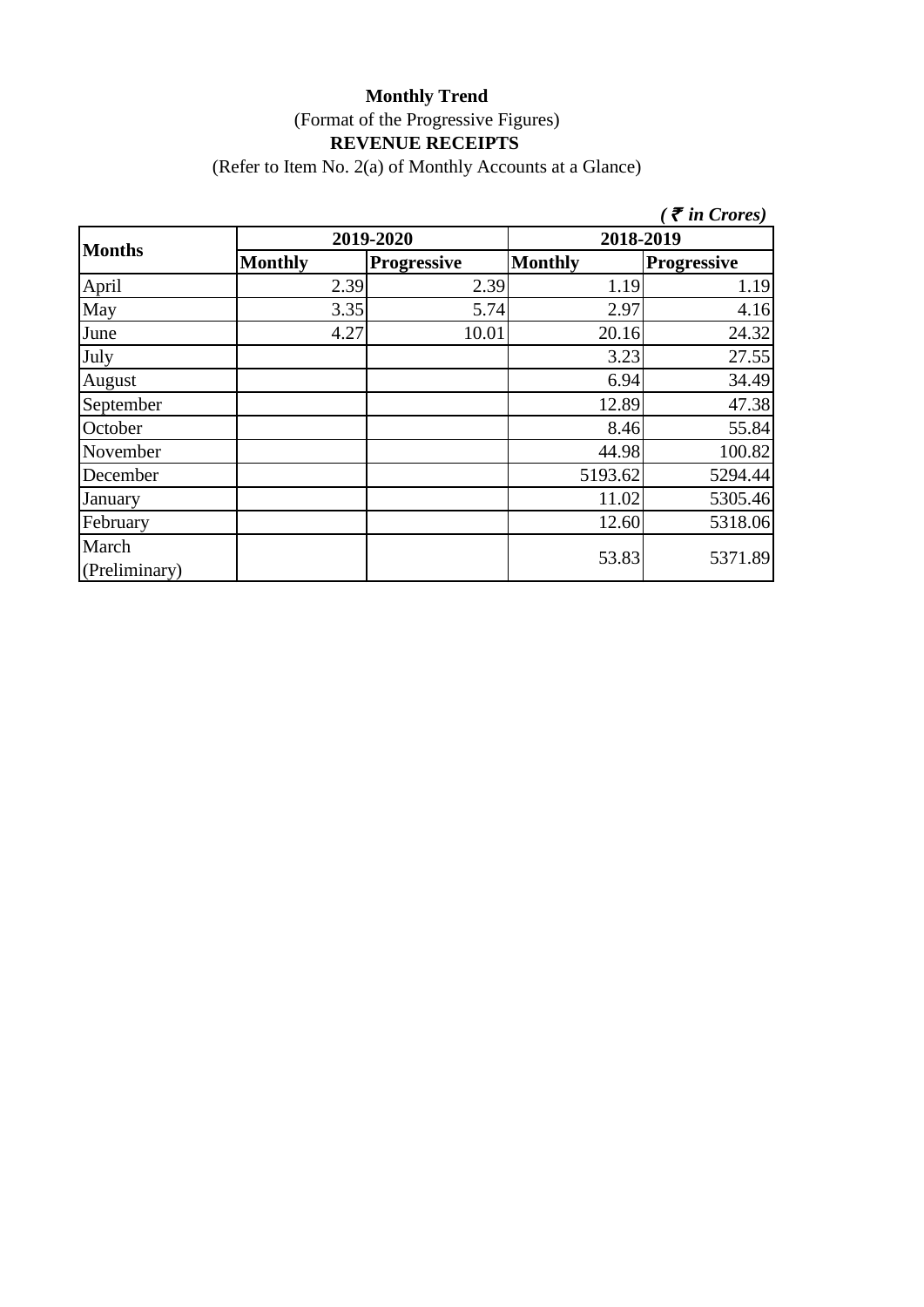#### **Monthly Trend** (Format of the Progressive Figures) **REVENUE RECEIPTS**  (Refer to Item No. 2(b) of Monthly Accounts at a Glance)

*(* ` *in Crores)*

| <b>Months</b>       |                | 2019-2020          | 2018-2019      |                    |
|---------------------|----------------|--------------------|----------------|--------------------|
|                     | <b>Monthly</b> | <b>Progressive</b> | <b>Monthly</b> | <b>Progressive</b> |
| April               | 2.28           | 2.28               | 1.27           | 1.27               |
| May                 | 2.03           | 4.31               | 3.38           | 4.65               |
| June                | 1.75           | 6.06               | 0.46           | 5.11               |
| July                |                |                    | 0.61           | 5.72               |
| August              |                |                    | 1.76           | 7.48               |
| September           |                |                    | 3.53           | 11.01              |
| October             |                |                    | 0.44           | 11.45              |
| November            |                |                    | 0.49           | 11.94              |
| December            |                |                    | 6.58           | 18.52              |
| January             |                |                    | 3.83           | 22.35              |
| February            |                |                    | 13.35          | 35.70              |
| March (Preliminary) |                |                    | 13.31          | 49.01              |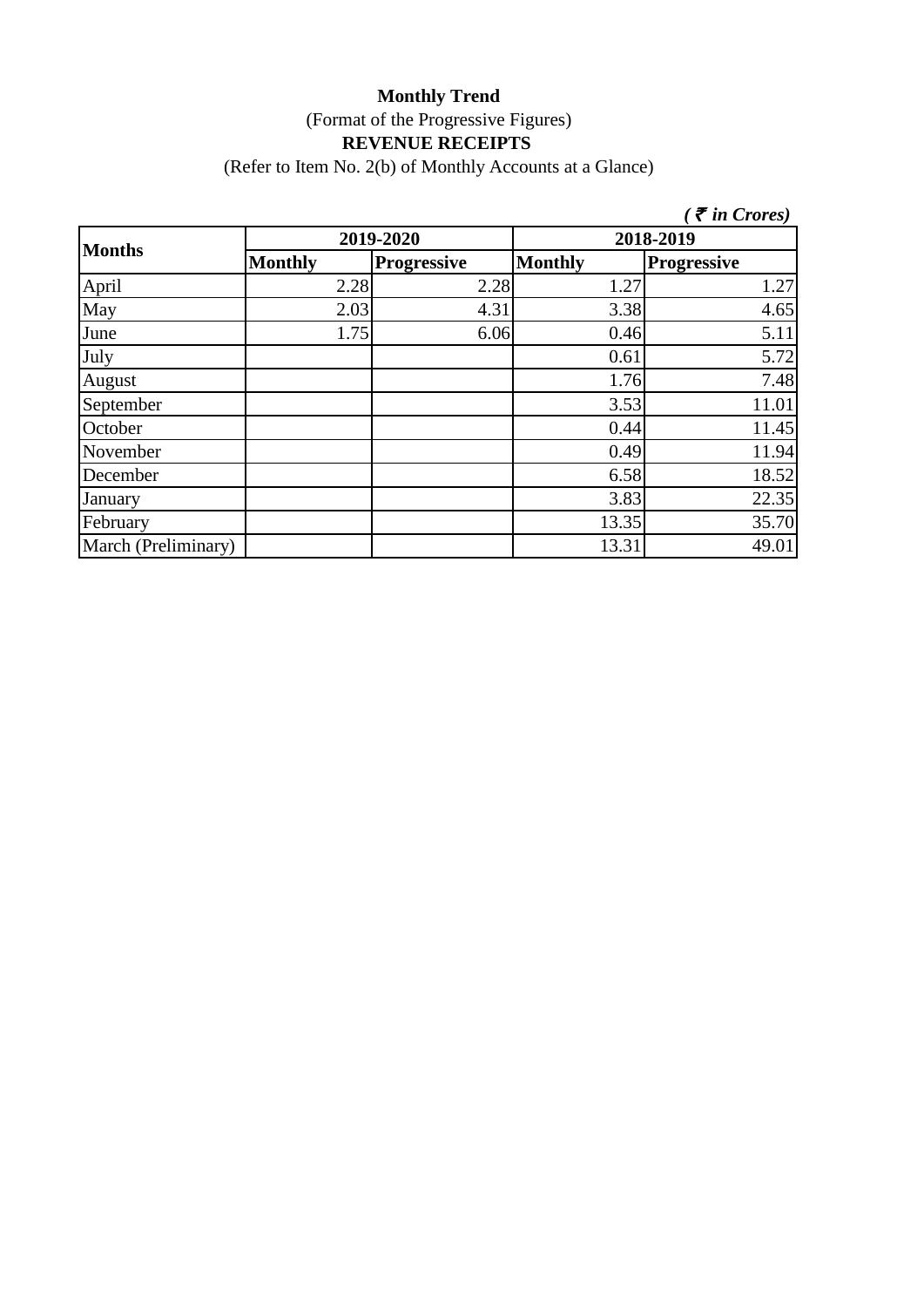(Refer to Item No. 2(c) of Monthly Accounts at a Glance)

|                        |                |                    |                | $\tilde{\tau}$ in Crores) |  |
|------------------------|----------------|--------------------|----------------|---------------------------|--|
| <b>Months</b>          |                | 2019-2020          | 2018-2019      |                           |  |
|                        | <b>Monthly</b> | <b>Progressive</b> | <b>Monthly</b> | <b>Progressive</b>        |  |
| April                  | 210.57         | 210.57             | 572.36         | 572.36                    |  |
| May                    | 5416.44        | 5627.01            | 2629.15        | 3201.51                   |  |
| June                   | 511.76         | 6138.77            | 1404.7         | 4606.21                   |  |
| July                   |                |                    | $-1024.48$     | 3581.73                   |  |
| August                 |                |                    | 1600.48        | 5182.21                   |  |
| September              |                |                    | 1392.23        | 6574.44                   |  |
| October                |                |                    | 5747.93        | 12322.37                  |  |
| November               |                |                    | 3342.44        | 15664.81                  |  |
| December               |                |                    | $-992.14$      | 14672.67                  |  |
| January                |                |                    | $-1056.13$     | 13616.54                  |  |
| February               |                |                    | 3001.73        | 16618.27                  |  |
| March<br>(Preliminary) |                |                    | 5068.99        | 21687.26                  |  |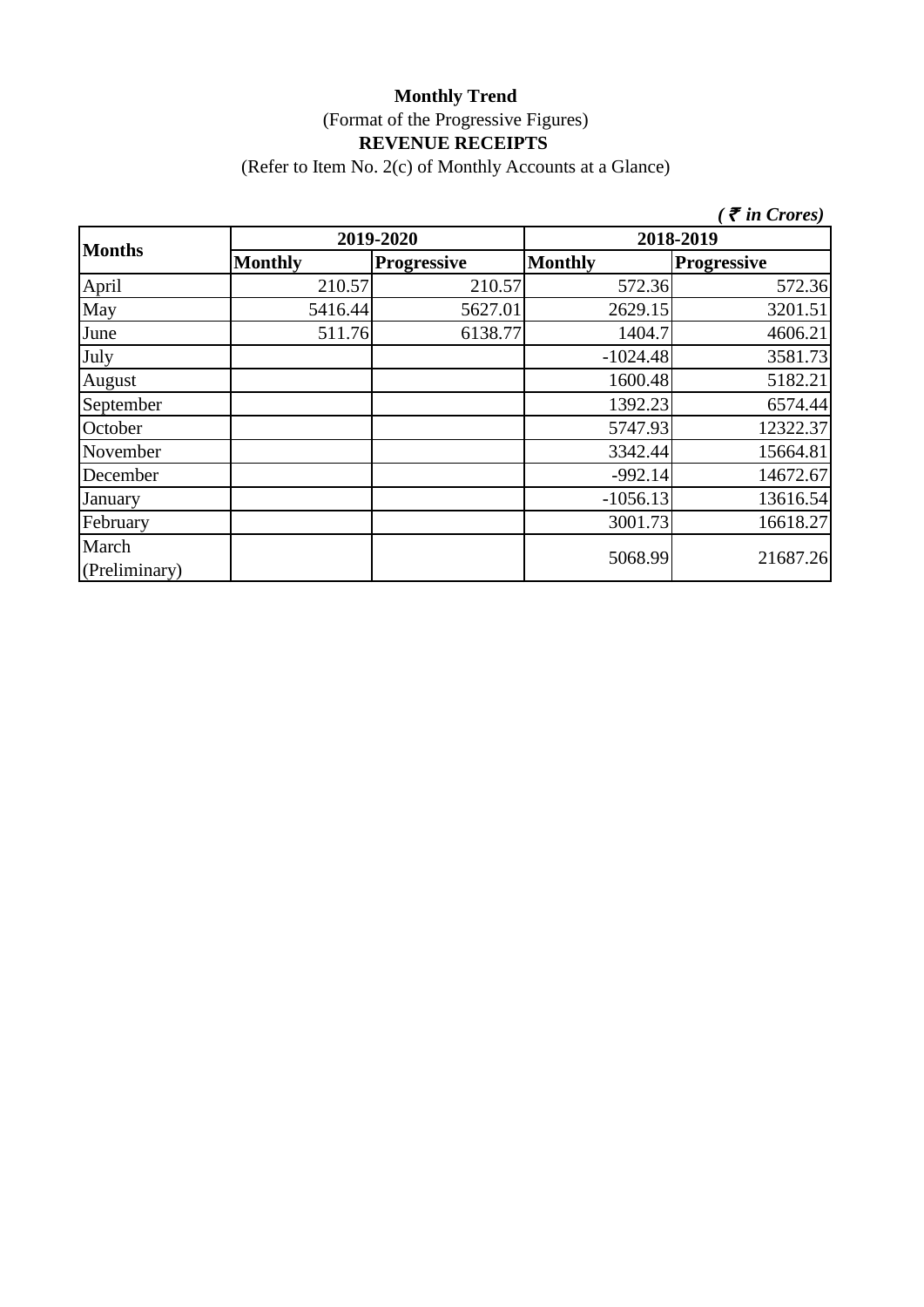(Refer to Item No. 4(a) of Monthly Accounts at a Glance)

|                     |                |                    |                      | $\zeta$ $\bar{\zeta}$ in Crores) |  |  |
|---------------------|----------------|--------------------|----------------------|----------------------------------|--|--|
|                     | 2019-2020      |                    |                      | 2018-2019                        |  |  |
| <b>Months</b>       | <b>Monthly</b> | <b>Progressive</b> | <b>Monthly</b>       | <b>Progressive</b>               |  |  |
| April               | 1269.69        | 1269.69            | $\ddot{\phantom{0}}$ | $\ddot{\phantom{0}}$             |  |  |
| May                 | 2455.32        | 3725.01            | $\bullet$ .          | $\bullet$ .                      |  |  |
| June                | 1998.95        | 5723.96            | $\bullet\,\bullet$   | $\bullet$ .                      |  |  |
| July                |                |                    | $\bullet\,\bullet$   | $\bullet$ .                      |  |  |
| August              |                |                    | $\ddot{\phantom{0}}$ | $\ddot{\phantom{0}}$             |  |  |
| September           |                |                    | $\cdot \cdot$        | $\bullet$ .                      |  |  |
| October             |                |                    | $\bullet\,\bullet$   | $\cdot$ .                        |  |  |
| November            |                |                    | 1889.02              | 16031.84                         |  |  |
| December            |                |                    | 1850.66              | 17882.50                         |  |  |
| January             |                |                    | 2727.23              | 20609.73                         |  |  |
| February            |                |                    | 4029.90              | 24639.63                         |  |  |
| March (Preliminary) |                |                    | 4595.46              | 29235.09                         |  |  |

Note: Figures of item no. 4(a) up to October 2018 are not avilable in old format.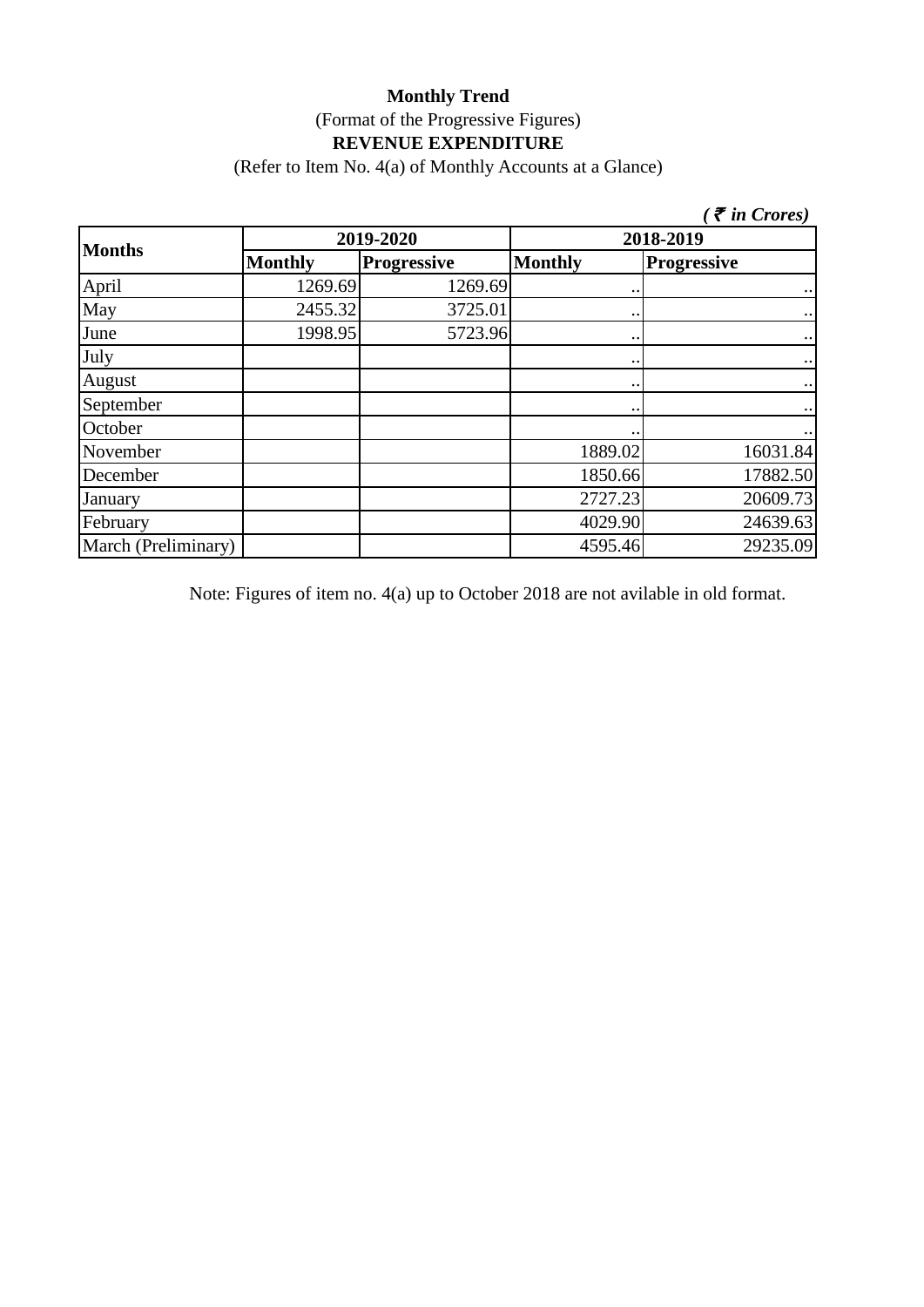(Refer to Item No. 4(b) of Monthly Accounts at a Glance)

|                     |                |                    |                | $\zeta$ $\bar{\zeta}$ in Crores) |
|---------------------|----------------|--------------------|----------------|----------------------------------|
| <b>Months</b>       | 2019-2020      |                    |                | 2018-2019                        |
|                     | <b>Monthly</b> | <b>Progressive</b> | <b>Monthly</b> | Progressive                      |
| April               | 20.37          | 20.37              | 12.93          | 12.93                            |
| May                 | 35.68          | 56.05              | 1174.18        | 1187.11                          |
| June                | 2478.27        | 2534.32            | 1181.04        | 2368.15                          |
| July                |                |                    | 577.26         | 2945.41                          |
| August              |                |                    | 973.9          | 3919.31                          |
| September           |                |                    | 1232.9         | 5152.21                          |
| October             |                |                    | 92.91          | 5245.12                          |
| November            |                |                    | 1935.07        | 7180.19                          |
| December            |                |                    | 1108.83        | 8289.02                          |
| January             |                |                    | 73.84          | 8362.86                          |
| February            |                |                    | 1809.45        | 10172.31                         |
| March (Preliminary) |                |                    | 2246.10        | 12418.41                         |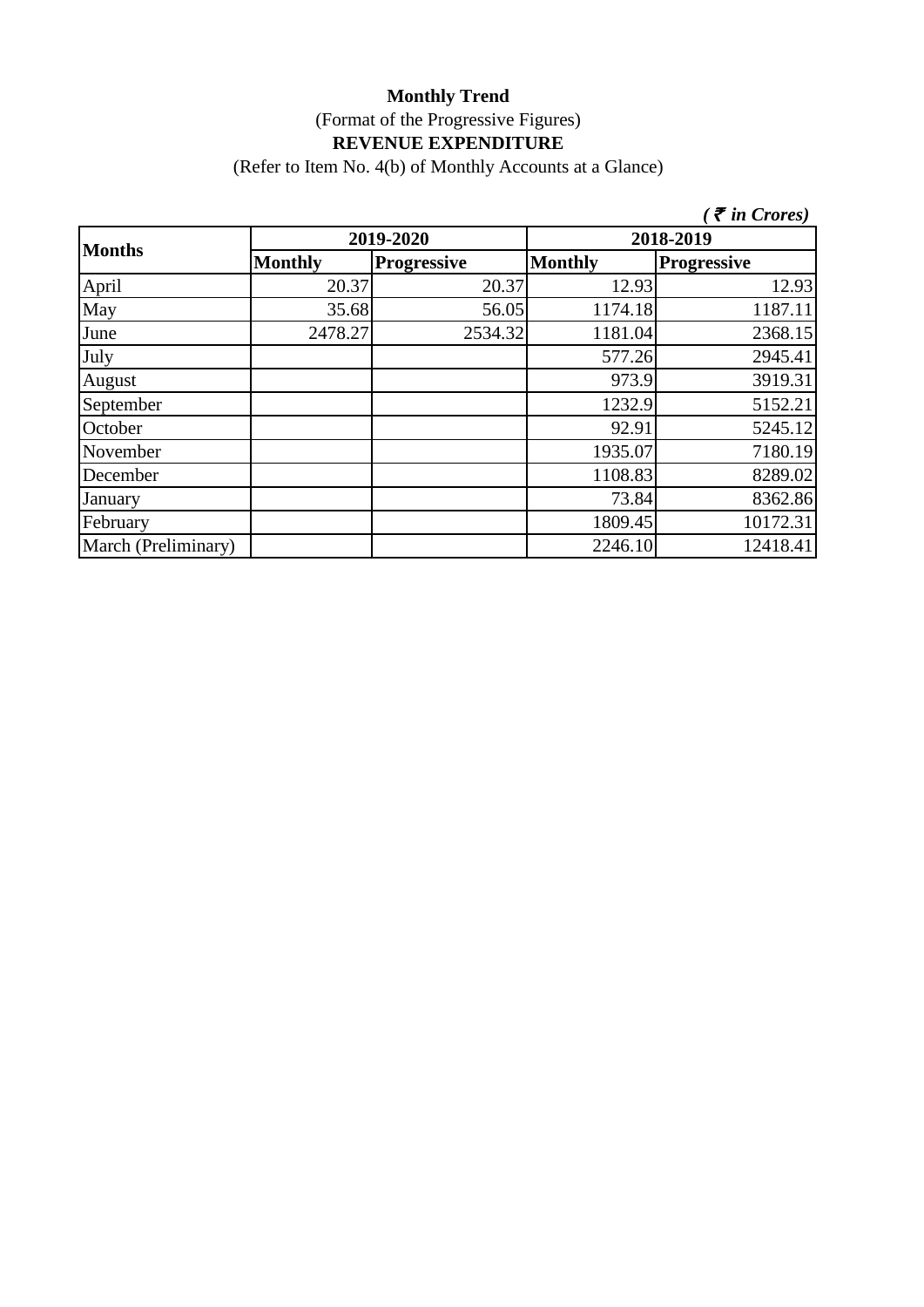(Refer to Item No. 4(c) of Monthly Accounts at a Glance)

|                     |                |                    |                | $\zeta$ $\bar{\zeta}$ in Crores) |  |
|---------------------|----------------|--------------------|----------------|----------------------------------|--|
|                     |                | 2019-2020          | 2018-2019      |                                  |  |
| <b>Months</b>       | <b>Monthly</b> | <b>Progressive</b> | <b>Monthly</b> | <b>Progressive</b>               |  |
| April               | 1601.47        | 1601.47            | 1049.49        | 1049.49                          |  |
| May                 | 2350.55        | 3952.02            | 1872.91        | 2922.4                           |  |
| June                | 676.17         | 4628.19            | 1902.13        | 4824.53                          |  |
| July                |                |                    | 893.22         | 5717.75                          |  |
| August              |                |                    | 1819.89        | 7537.64                          |  |
| September           |                |                    | 1050.99        | 8588.63                          |  |
| October             |                |                    | 2065.95        | 10654.58                         |  |
| November            |                |                    | 1494.91        | 12149.49                         |  |
| December            |                |                    | 755.65         | 12905.14                         |  |
| January             |                |                    | 1451.24        | 14356.38                         |  |
| February            |                |                    | 1489.42        | 15845.80                         |  |
| March (Preliminary) |                |                    | 1752.77        | 17598.57                         |  |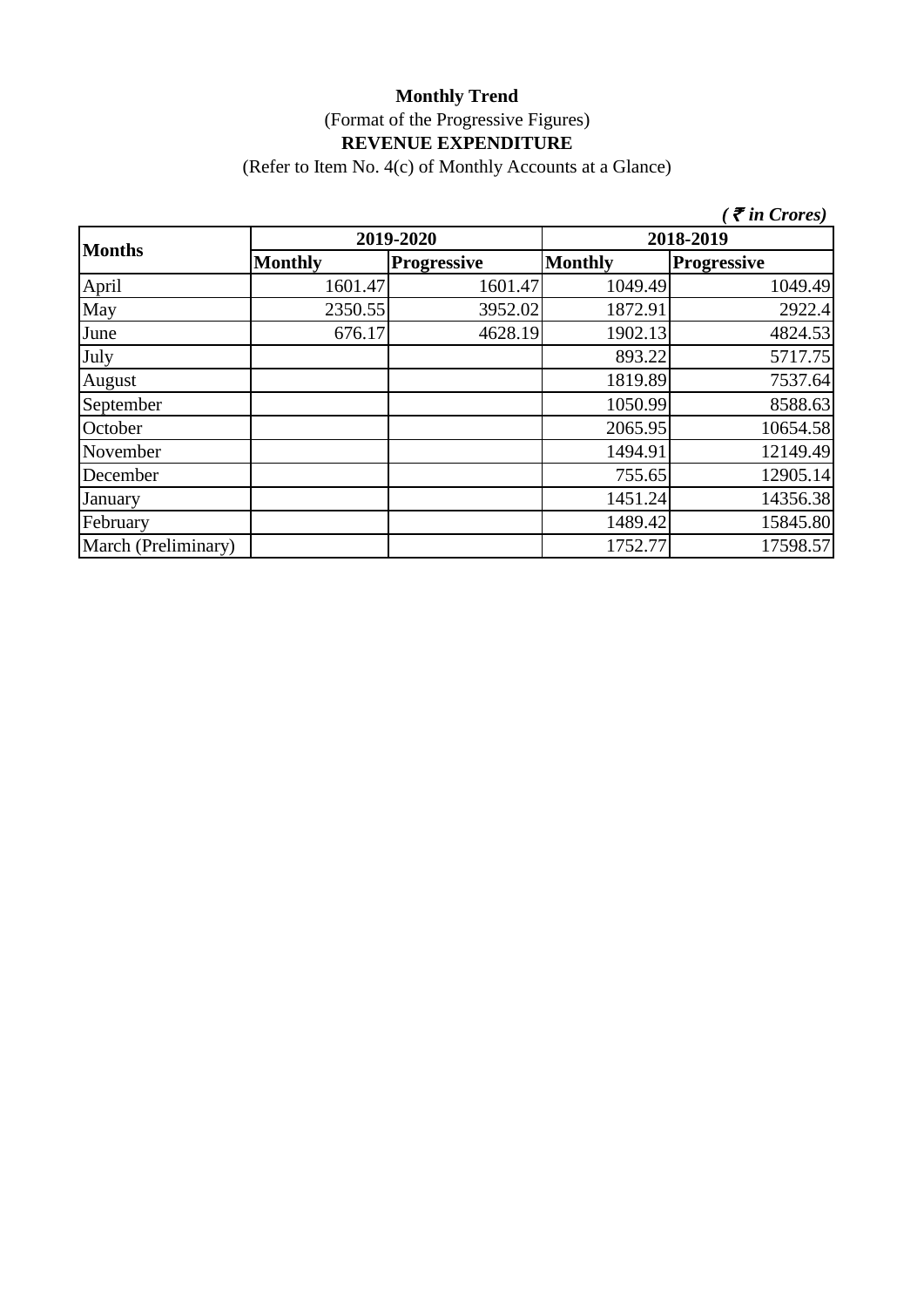(Refer to Item No. 4(d) of Monthly Accounts at a Glance)

|                     |                |                    |                | $\mathcal F$ in Crores) |  |
|---------------------|----------------|--------------------|----------------|-------------------------|--|
| <b>Months</b>       | 2019-2020      |                    | 2018-2019      |                         |  |
|                     | <b>Monthly</b> | <b>Progressive</b> | <b>Monthly</b> | <b>Progressive</b>      |  |
| April               | 586.90         | 586.90             | 552.47         | 552.47                  |  |
| May                 | 1078.49        | 1665.39            | 778.66         | 1331.13                 |  |
| June                | 572.37         | 2237.76            | 832.24         | 2163.37                 |  |
| July                |                |                    | 464.84         | 2628.21                 |  |
| August              |                |                    | 826.77         | 3454.98                 |  |
| September           |                |                    | 467.38         | 3922.36                 |  |
| October             |                |                    | 782.44         | 4704.80                 |  |
| November            |                |                    | 691.47         | 5396.27                 |  |
| December            |                |                    | 508.73         | 5905.00                 |  |
| January             |                |                    | 721.47         | 6626.47                 |  |
| February            |                |                    | 692.38         | 7318.85                 |  |
| March (Preliminary) |                |                    | 820.92         | 8139.77                 |  |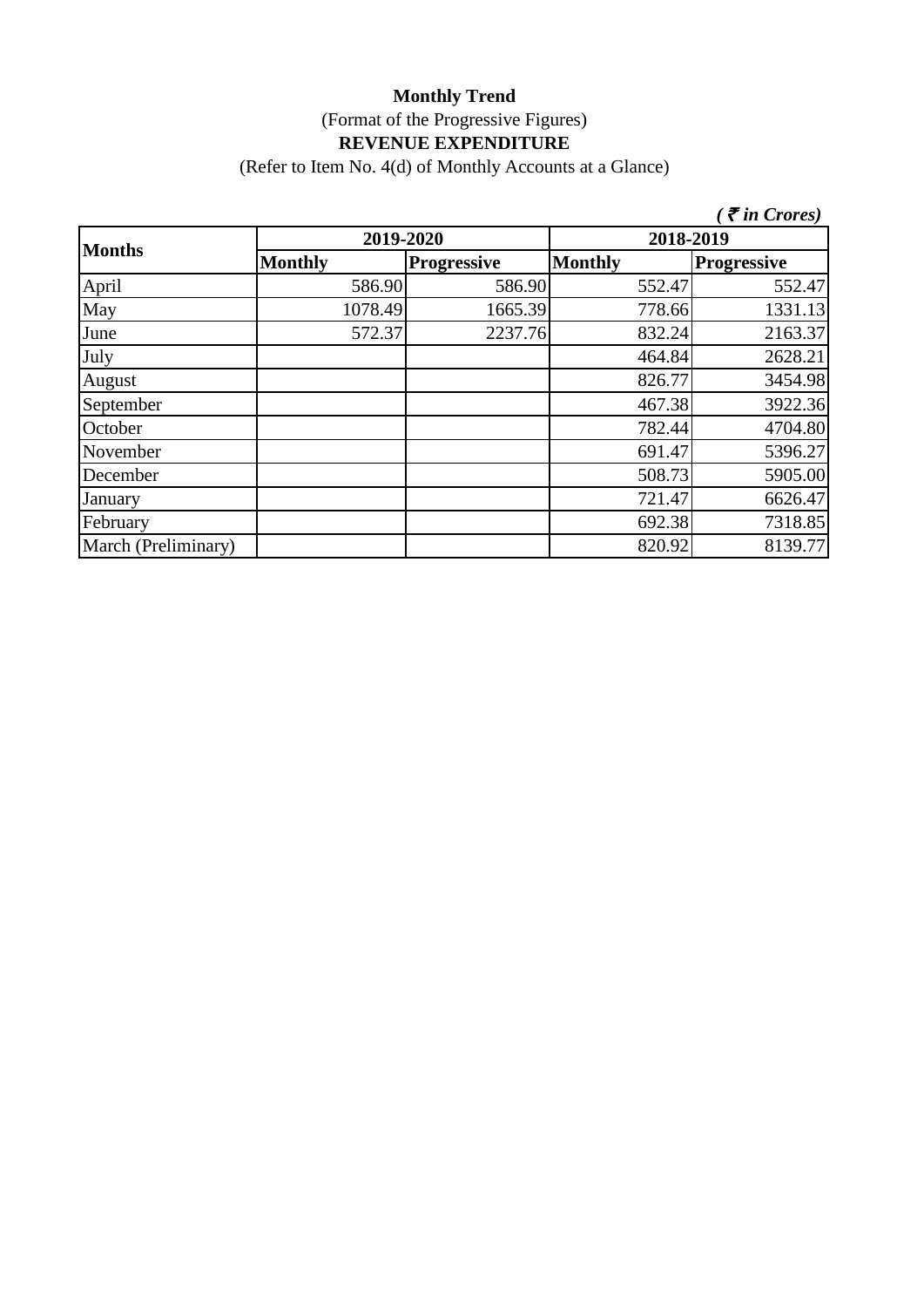(Refer to Item No. 4(e) of Monthly Accounts at a Glance)

|                     |                |                    |                | $\zeta$ <i>(† in Crores)</i> |
|---------------------|----------------|--------------------|----------------|------------------------------|
| <b>Months</b>       | 2019-2020      |                    | 2018-2019      |                              |
|                     | <b>Monthly</b> | <b>Progressive</b> | <b>Monthly</b> | <b>Progressive</b>           |
| April               | 43.72          | 43.72              | 1.06           | 1.06                         |
| May                 | 606.88         | 650.60             | 18.64          | 19.70                        |
| June                | 675.30         | 1325.90            | 1122.59        | 1142.29                      |
| July                |                |                    | 49.45          | 1191.74                      |
| August              |                |                    | 54.10          | 1245.84                      |
| September           |                |                    | 1253.36        | 2499.20                      |
| October             |                |                    | 659.44         | 3158.64                      |
| November            |                |                    | 1691.20        | 4849.84                      |
| December            |                |                    | 28.74          | 4878.58                      |
| January             |                |                    | 687.87         | 5566.45                      |
| February            |                |                    | 657.01         | 6223.46                      |
| March (Preliminary) |                |                    | 2324.58        | 8548.04                      |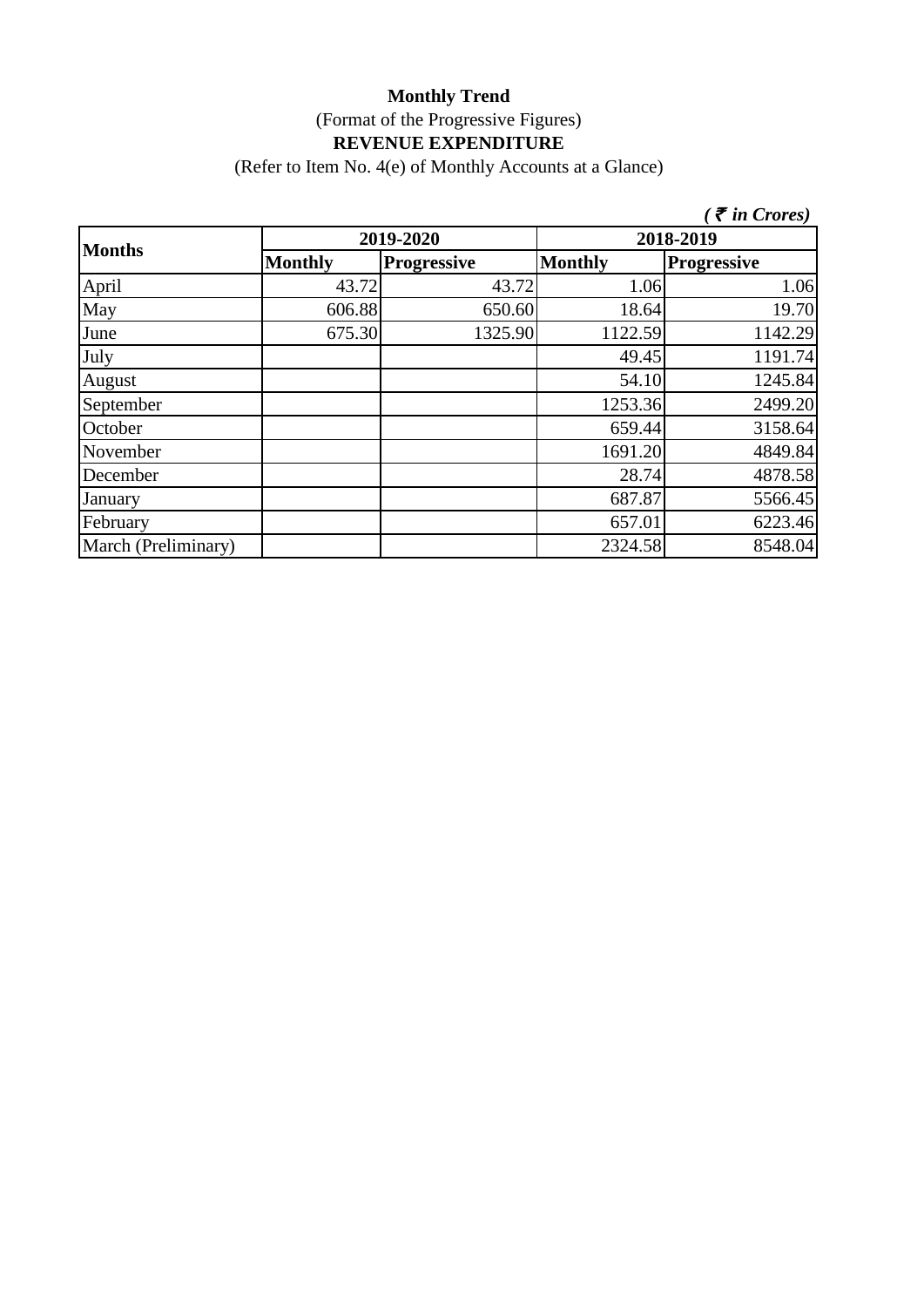# **Monthly Trend** (Format of the Progressive Figures) **CAPITAL EXPENDITURE**

(Refer to Item No. 5(a) of Monthly Accounts at a Glance)

|                     |                |                    |                | $\bar{\tau}$ in Crores) |
|---------------------|----------------|--------------------|----------------|-------------------------|
| <b>Months</b>       | 2019-2020      |                    | 2018-2019      |                         |
|                     | <b>Monthly</b> | <b>Progressive</b> | <b>Monthly</b> | <b>Progressive</b>      |
| April               | 1888.96        | 1888.96            | 2653.57        | 2653.57                 |
| May                 | 3078.96        | 4967.92            | 1663.54        | 4317.11                 |
| June                | 153.58         | 5121.50            | 248.47         | 4565.58                 |
| July                |                |                    | 584.85         | 5150.43                 |
| August              |                |                    | $-25.7$        | 5124.73                 |
| September           |                |                    | 182.2          | 5306.93                 |
| October             |                |                    | 4939.68        | 10246.61                |
| November            |                |                    | 1554.74        | 11801.35                |
| December            |                |                    | 4615.74        | 16417.09                |
| January             |                |                    | $-1231.12$     | 15185.97                |
| February            |                |                    | $-665.62$      | 14520.35                |
| March (Preliminary) |                |                    | $-10.99$       | 14509.36                |

Note: It also includes Expenditure on Salary/Wages up to October, 2018 [Item No. 5(b) of Monthly Account at a Glance].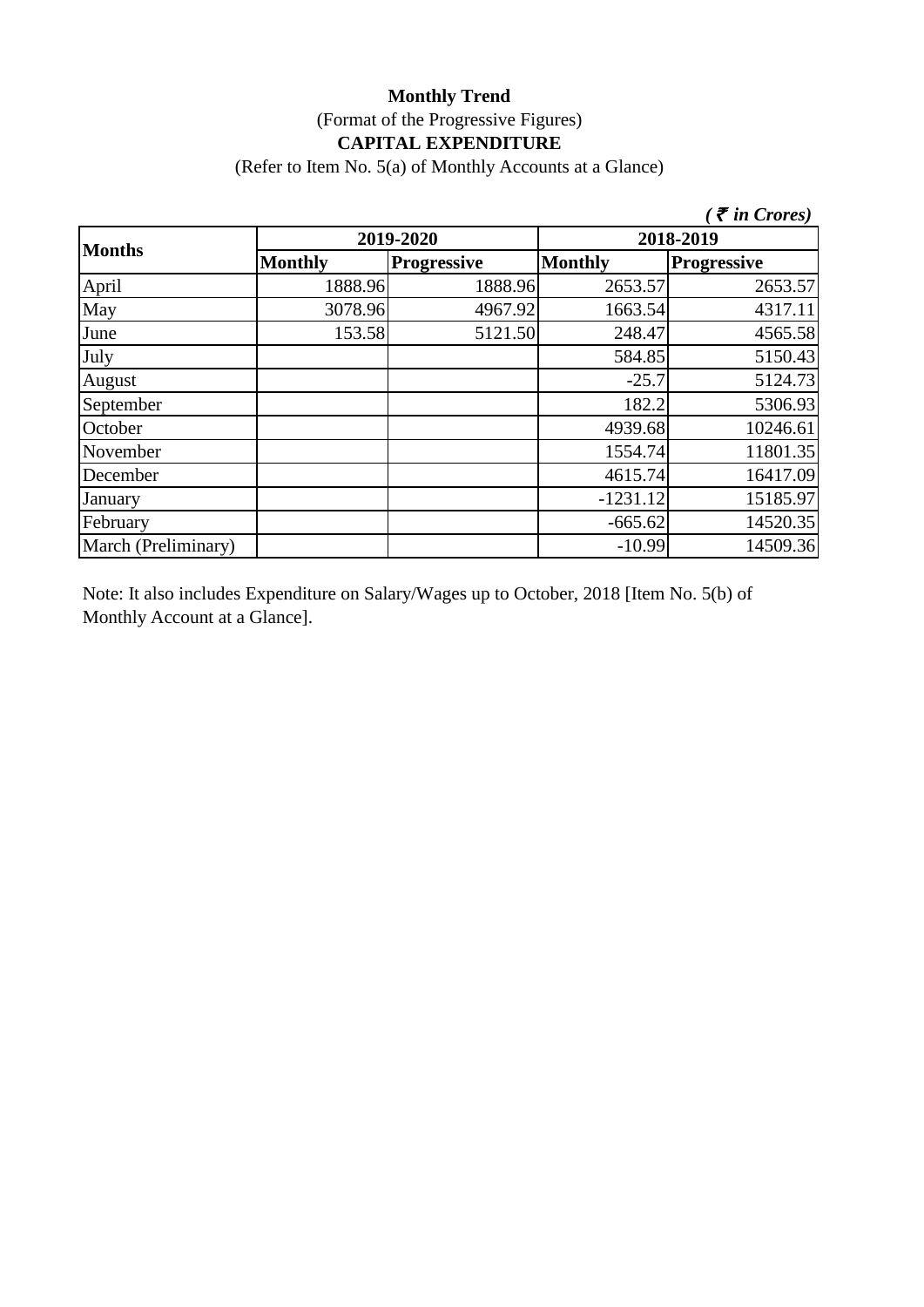## **Monthly Trend** (Format of the Progressive Figures) **CAPITAL EXPENDITURE**

(Refer to Item No. 5(b) of Monthly Accounts at a Glance)

|                     |                |                    |                | $\zeta$ $\bar{\zeta}$ in Crores) |
|---------------------|----------------|--------------------|----------------|----------------------------------|
| <b>Months</b>       |                | 2019-2020          | 2018-2019      |                                  |
|                     | <b>Monthly</b> | <b>Progressive</b> | <b>Monthly</b> | <b>Progressive</b>               |
| April               |                |                    |                | 0                                |
| May                 | $-14.38$       | $-14.38$           |                | 0                                |
| June                | U              | $-14.38$           |                | 0                                |
| July                |                |                    |                | 0                                |
| August              |                |                    |                | 0                                |
| September           |                |                    |                | 0                                |
| October             |                |                    |                | 0                                |
| November            |                |                    |                | 0                                |
| December            |                |                    |                |                                  |
| January             |                |                    | 15.69          | 15.69                            |
| February            |                |                    |                | 15.69                            |
| March (Preliminary) |                |                    |                | 15.69                            |

Note: Expenditure on Salary/Wages up to October, 2018 stands included in Capital Expenditure [Item No. 5 (a) of Monthly Account at a Glance].